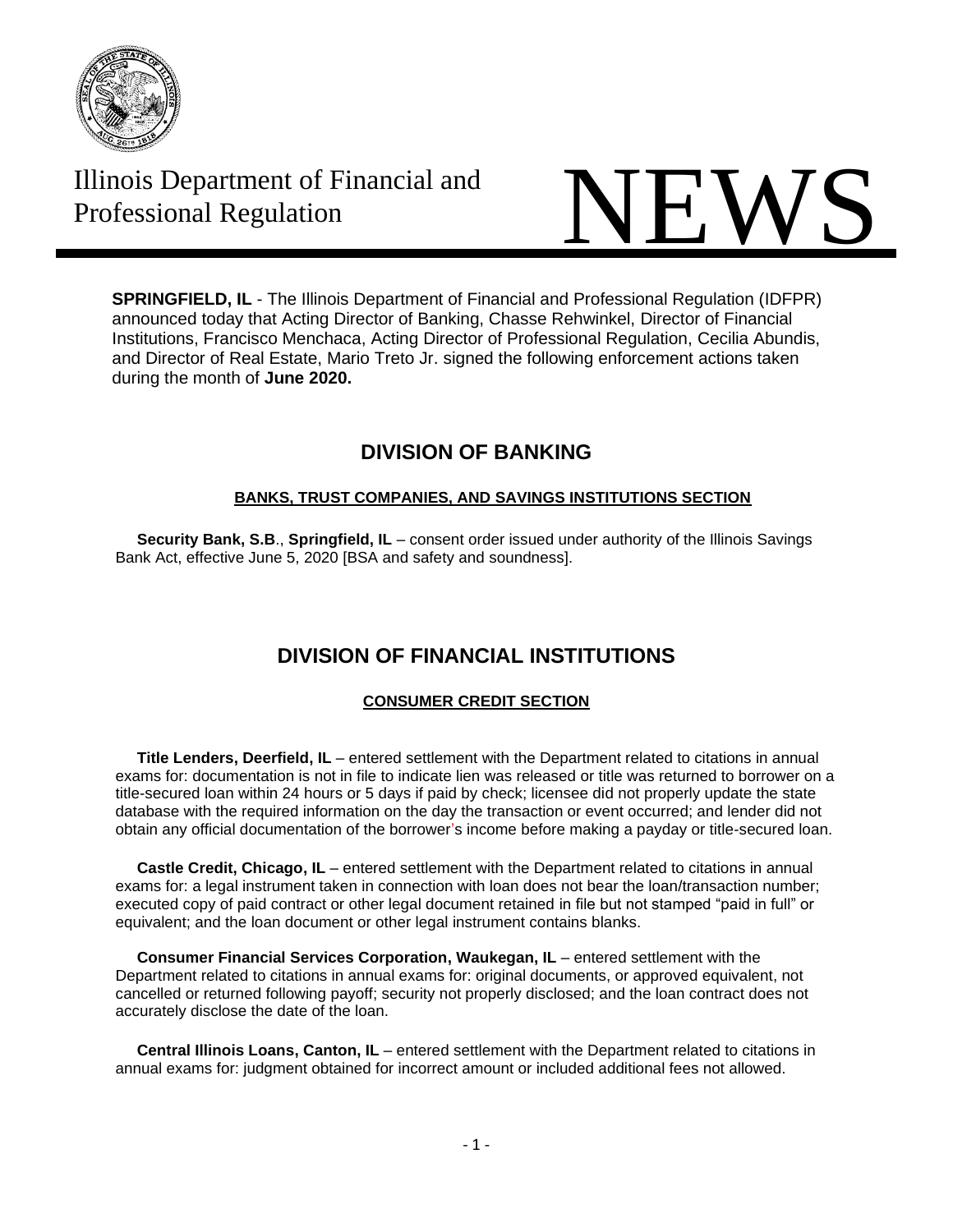#### **TITLE INSURANCE SECTION**

 **Milestone Settlement LLC. Henderson, Nevada** - cease and desist order issued for generating and/or recording improper certificates of exemption.

 **Novas Title Company LLC, Oakbrook Terrace, Illinois** – cease and desist order issued for generating and/or recording improper certificates of exemption.

 **Inspire Closing Services LLC – Moon Township. Pennsylvania** - cease and desist order issued for generating and/or recording improper certificates of exemption.

# **DIVISION OF PROFESSIONAL REGULATION**

#### **BARBER, COSMETOLOGY, ESTHETICS, HAIR BRAIDING & NAIL TECHNOLOGY**

 **Jerry Cole, Decatur, 011287510** - cosmetology license placed in refuse to renew status due to a violation of the act.

#### **DESIGN**

 **Samborski, Mattis Inc., Skokie, 184002779** - professional design firm license reprimanded and fined \$4,000 for entering into a contract agreement offering land surveyor services when the professional design firm license may have been inactive/inoperable.

#### **PRIVATE DETECTIVE, PRIVATE ALARM, PRIVATE SECURITY & LOCKSMITH**

 **Brandy Foster, Chicago, 229085455** - firearm control card revoked due to failure to meet licensure requirements.

 **Paul Gizel, McHenry, 115002647** - private detective license issued with reprimand for withholding information of prior discipline by the Department on application.

#### **MASSAGE THERAPY**

 **Lee, Dacula, GA, 227004430** - massage therapy license placed in refuse to renew status as result of pleading guilty and being found guilty of a criminal misdemeanor Prostitution charge directly related to massage therapy practice.

#### **MEDICAL**

 **Chandra Anand, Chicago, 036089094** - physician and surgeon license reprimanded, must complete continuing education hours and fined \$10,000 for surrendering his DEA Registration in July 2019 for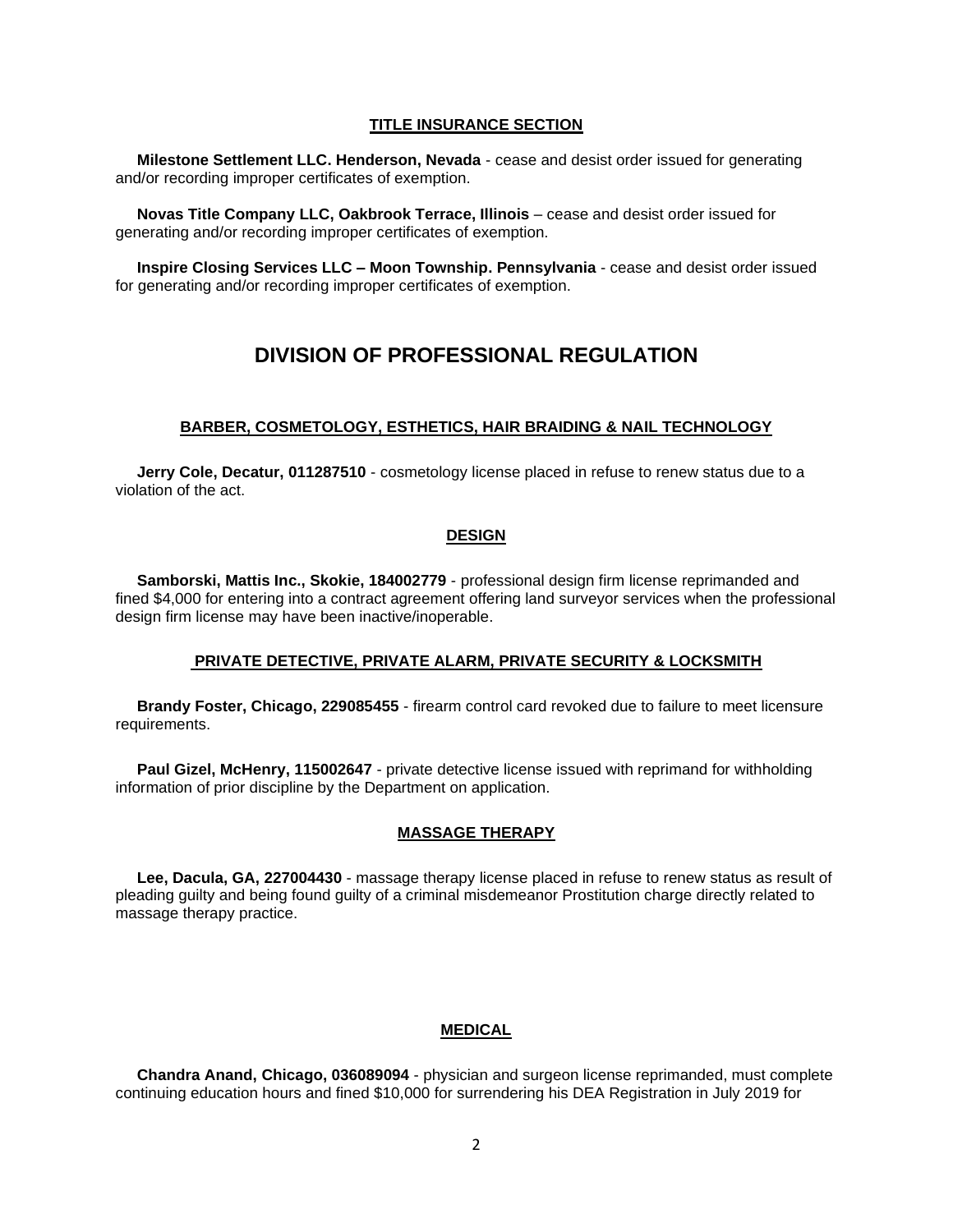failure to report fraudulent controlled substance prescriptions filled under his DEA Number. His DEA Registration was restored subject to a Memorandum of Agreement with the DEA in September 2019.

 **Frank Antonino, Chicago, 038004840** - chiropractor license revoked for violating probation and for overcharging a patient for professional services without conducting a physical examination.

 **Ehtesham Ghani, Brookfield, 036092503** - physician and surgeon license current probation extended 90 days, terminating on September 23, 2020 and fined \$10,000.

 **Adam Henson, West Frankfort, 036137639** - physician and surgeon license reprimanded, must complete continuing education hours within 12 months and fined \$10,000 based on Illinois Department of Healthcare and Family Services' peer/utilization review of respondent's practice which identified certain areas of concern related to prescribing of controlled substances to Medical Assistance Program recipients.

 **Linda Petrovich, Eden Prairie, MN, 036110967** - physician and surgeon license reprimanded for sister-state disciplines by Kentucky, California, and Arizona Medical Boards based on litigation settled in the State of Florida.

 **Alia Safi, Gary, IN, 125063854** - temporary medical permit reprimanded and must pass EBAS within six months after Department received a mandatory report that in 2018, while the respondent was in her fellowship at Lurie Children's Hospital, she was terminated from the program due to professionalism.

 **Rita Saldanha, Hazel Crest, 036095144** - physician and surgeon license reprimanded, must complete continuing education hours and fined \$15,000 for entering into an Integrity Agreement with the Illinois Department of Healthcare and Family Services in October 2019 after a peer review revealed deficiencies in documentation and care of patients in her practice.

 **Vishal Verma, San Diego, CA, 036104718** - physician and surgeon license reprimanded based on sister-state discipline by Maryland Board on January 31, 2020.

 **Amirhossein Zangiabadi, Hiram, GA, 036144626** - physician and surgeon license reprimanded based on sister-state discipline by Maryland Board in January 2019.

#### **NURSING BOARD**

 **Olabisi Bodunde, Chicago, 043103333** - practical nurse license placed on indefinite probation with practice restrictions for a minimum of two years due to theft of non-narcotic medication from employer.

 **Sherry Fisher, Canton, 041315169** - registered professional nurse license placed on indefinite probation with conditions and practice restrictions for a minimum of four years as a result of suspected narcotic diversion and refusal to submit to an employee drug screen which led to her termination.

 **Gina Fox, Bettendorf, IA, 041397851** - registered professional nurse license reprimanded because she received an Iowa sister-state discipline of reprimand and failed to report both the Iowa reprimand and her termination from employment due to a positive marijuana test, in violation of the Act.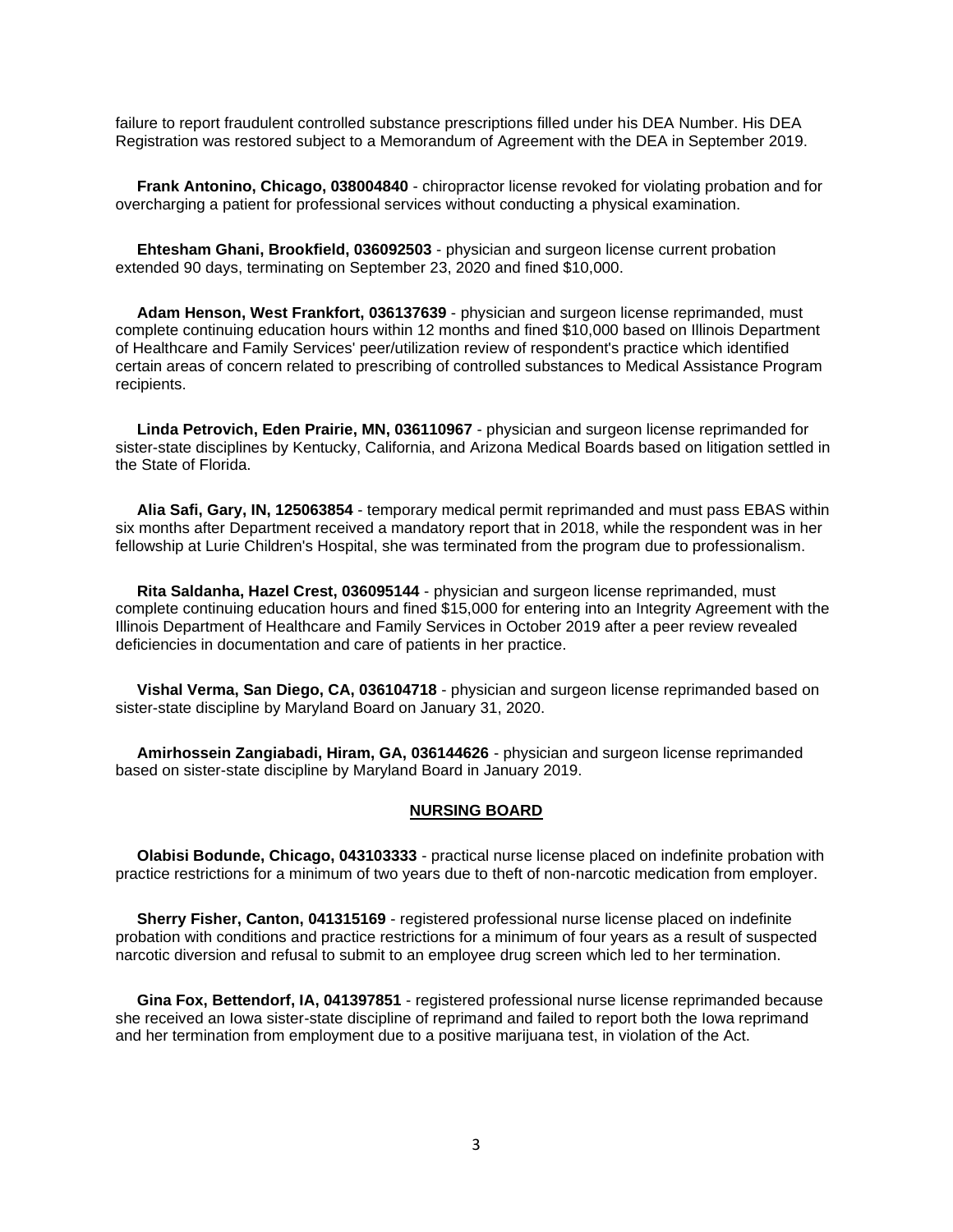**Margo Frost, St. Charles, 041380829** - registered professional nurse license placed in refuse to renew status due to conviction of one count of Driving While Under the Influence of Drugs with a Child in the Passenger Seat, a Class (A) Misdemeanor, Engaging in Unprofessional Conduct.

 **Wanda Garrett, Zion, 043105558** - practical nurse license placed in refuse to renew status due to respondent's Arizona sister-state discipline.

 **Jennifer Hamor, Springfield, 043115071** - practical nurse license automatically, indefinitely suspended for a minimum of 12 months due to violation of a Care, Counseling and Treatment Agreement.

 **Amanda Haskins, Barry, 041370405** - registered professional nurse license placed in refuse to renew status due to a criminal conviction.

 **Amy Hayes, Granite City, 041357434** - registered professional nurse license indefinitely suspended due to a positive drug screen for an illegal drug while on duty at Alton Memorial Hospital in Alton, Illinois and failure to report her termination, an adverse final action by a health care institution.

 **Julia Hinze, Streamwood, 041361704** - registered professional nurse license automatically and indefinitely suspended for a minimum of 12 months due to respondent's violation of a Care, Counseling and Treatment Agreement.

 **Courtney Hormell, Edwardsville, 041288813** - registered professional nurse license placed in refuse to renew status due to a sister-state discipline.

 **Dana Hoskinson, Sumner, 041364466** - registered nurse license and licensed practical nurse license **043.102589** indefinitely suspended for a minimum of two years due to respondent's unprofessional conduct, unlawful taking of a drug or narcotic, failure to report termination, and use of a false or fraudulent statement in connection with respondent's practice.

 **Paris James, Chicago, 043089802** - practical nurse license placed in refuse to renew status due to respondent's Wisconsin sister-state discipline.

 **Cynthia Kongsangobsakul, Machesney Park, 041385944** - registered professional nurse license automatically, indefinitely suspended for a minimum of 12 months due to a violation of a Care, Counseling and Treatment Agreement.

 **Christina Lanham, Goreville, 041396575** - registered professional nurse license placed on indefinite probation for a minimum of 12 months based on Kentucky sister-state discipline for failure to document the administration, waste and/or return of Ativan to the Pyxis machine, while working at Lourdes Hospital in Paducah, KY, and failure to report the sister state discipline.

 **David Lenninger, New Lisbon, WI, 041389245** - registered professional nurse license and advanced practice nurse license, **209.008689** are both indefinitely suspended due to respondent's sisterstate discipline.

 **Sarah Loebach, Ottawa, 041418259** - registered professional nurse license automatically, indefinitely suspended for a minimum of 12 months due to respondent's violation of a Care, Counseling, and Treatment Agreement.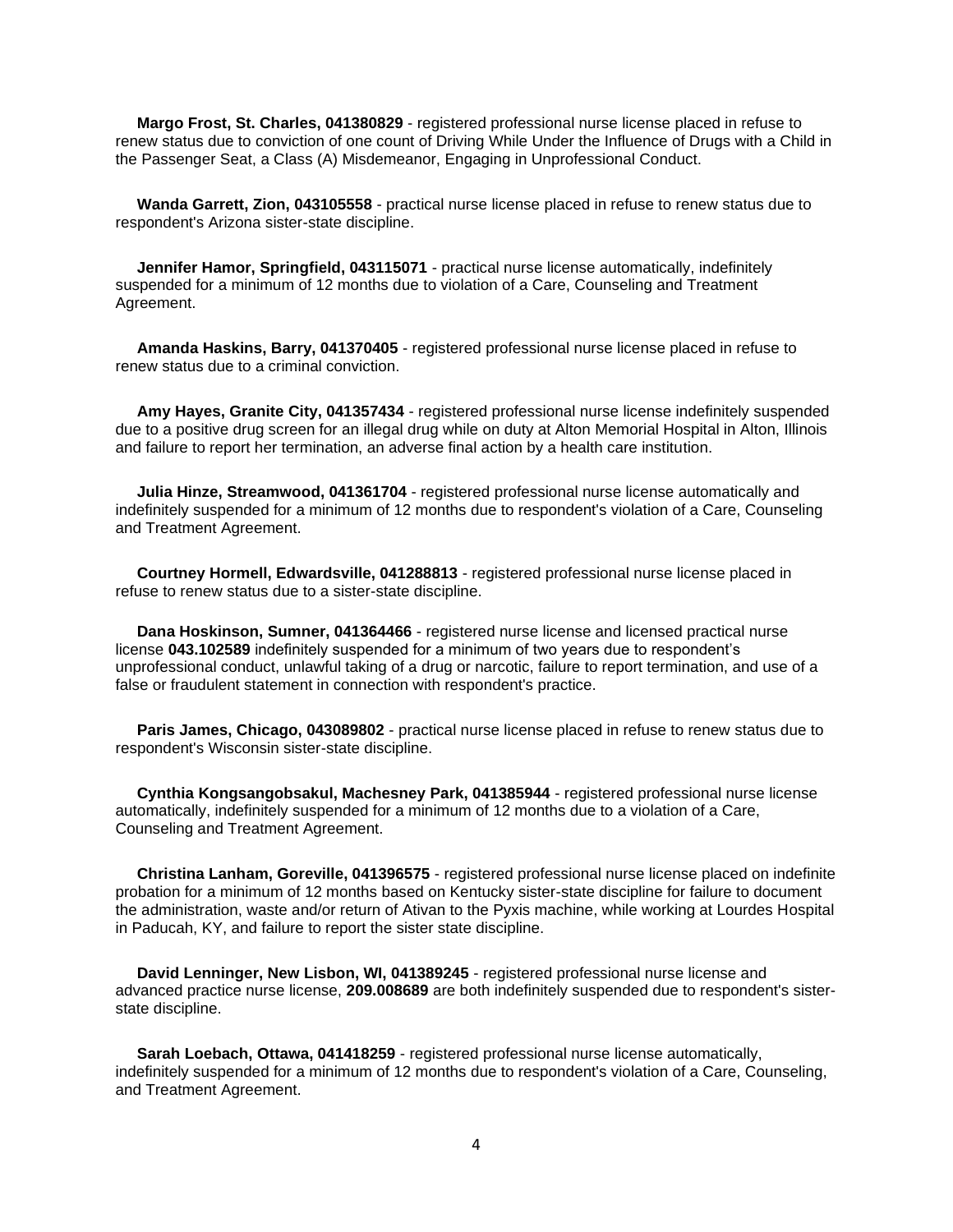**William Luchtefeld, Alton, 041207477** - registered professional nurse license placed under a chaperone order as a result of being charged with criminal offenses based on sexual conduct or sexual penetration in the course of patient care or treatment.

 **Maricar Montalbo, Edinburg, TX, 041247214** - registered professional nurse license placed in refuse to renew status due to Respondent's Texas Sister-State discipline.

 **Michael Rast, Champaign, 041313504** - registered professional nurse license restored to indefinite probation for a minimum of three years effective upon successful passage of NCLEX, payment of fees and filing or forms.

 **Elizabeth Richardson-Dunnam, Old Town, FL, 043084808** - practical nurse license placed in refuse to renew status due to respondent's Florida sister-state discipline.

 **Michelle Shaver, Mendota, 041303761** - registered nurse license indefinitely suspended for violating the Illinois Nurse Practice Act in that she engaged in unprofessional conduct likely to harm the public, habitual or excessive use of drugs or narcotics and was terminated due to reporting to work impaired, having a positive cocaine screen while on duty, admitting she also ingested methadone and fluoxetine and failing to report her termination, which was an adverse final action by a health care institution, Dixon Healthcare and Rehabilitation.

 **Shawna Shook, Mt. Vernon, 043104237** - practical nurse license placed in refuse to renew status due to Respondent's conviction of a Class 4 Felony: Possession of a Controlled Substance.

 **Melissa Smith, Champaign, 041313614** - registered professional nurse license and **209009022**, advanced practice nurse license automatically and indefinitely suspended for a minimum of 12 months due to Respondent's violation of a Care, Counseling and Treatment Agreement.

 **Sandra Young, Marrero, LA, 041452917** - registered professional nurse license reprimanded due to unprofessional conduct.

#### **OCCUPATIONAL THERAPY**

 **Fran Parise, Orland Park, 056000434** - occupational therapy license placed in refuse to renew status for being part of a scheme to defraud Medicare and causing the submission of false claims to Medicare regarding occupational therapy services provided to several patients.

#### **PHARMACY**

 **Alisa Nichols, Mt. Zion, 051037047** - pharmacist license indefinitely suspended for a minimum of two years due to Respondent's violation of a Care, Counseling and Treatment Agreement.

#### **PHYSICAL THERAPY**

 **Trevor Richards, St. Paul, MN, 070013451** - physical therapy license placed in refuse to renew status as a result of Minnesota Board of Physical Therapy's sister-state disciplinary action, as a result of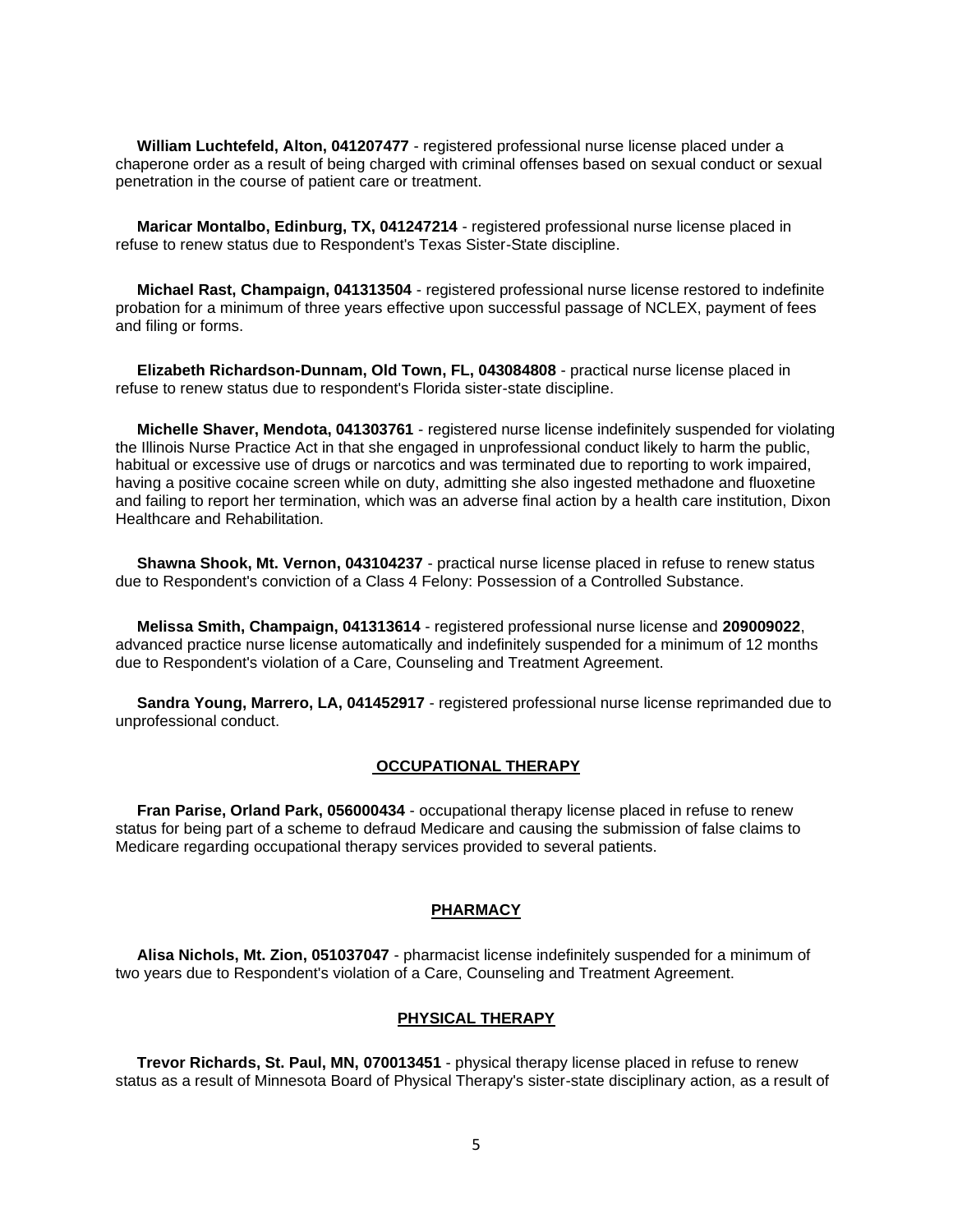respondent falsifying patient signatures on patient healthcare records, an indication of a failure to maintain accurate records concerning physical therapy care and treatment provided to patients.

#### **SOCIAL WORKER**

 **Michael Martinez, Aurora, 150103008** - licensed social worker license indefinitely suspended for a minimum of one year and fined \$500 due to respondent's unprofessional conduct and sexual relations with an ex-client within 24months after termination of treatment.

#### **STATE BOARD OF PROFESSIONAL ENGINEERS**

 **Paul Serrano, South Berwick, ME, 062059856** - licensed professional engineer license fined \$5,000 for signing an engineering inspection report while his professional engineer license was in non-renewed status.

 **Firooz Zandi, Fortville, IN, 062056438** - professional engineer license placed in refuse to renew status due to a conviction for one count of Felony Theft in the State of Indiana.

## **DIVISION OF REAL ESTATE**

#### **APPRAISAL**

 **Sean McKinney, Springfield, 556002364** - certified residential real estate appraiser license reprimanded and fined \$4,500 for accepting appraisal assignments from a Mortgage Loan Originator, which Respondent should have declined, where the assignment contained an inappropriate assignment condition limitation.

#### **COMMUNITY ASSOCIATION MANAGER**

 **Andrew Santucci, Buffalo Grove, 261001878** - community association manager license revoked and fined \$150,000 for unprofessional conduct and commingling and mismanaging of client's funds.

#### **HOME INSPECTOR**

 **Joseph Andreoli, Kenosha WI, 450010689** - home inspector license suspended and fined \$1,000 for failure to complete continuing education prior to renewing the license and for stating on the renewal application that the continuing education had been completed.

 **Patrick Benson, Chicago, 450003563** - home inspector license suspended and fined \$1,000 for failure to complete continuing education prior to renewing the license and for stating on the renewal application that the continuing education had been completed.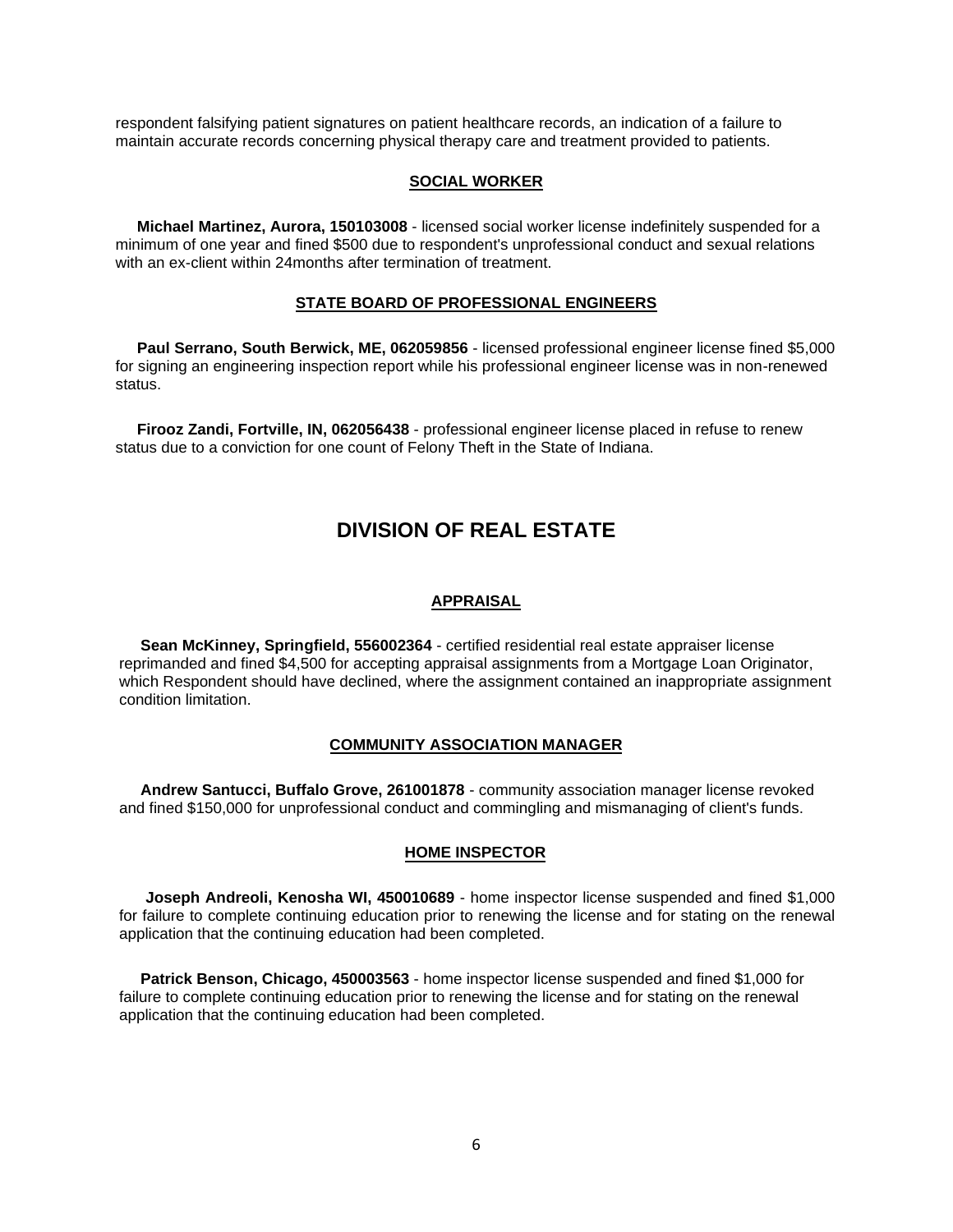**Randall Boyd, New Lenox, 450011544** - home inspector license suspended and fined \$1,000 for failure to complete continuing education prior to renewing the license and for stating on the renewal application that the continuing education had been completed.

 **Patrick Carey, Chicago, 450011324** - home inspector license suspended and fined \$1,000 for failure to complete continuing education prior to renewing the license and for stating on the renewal application that the continuing education had been completed.

 **Robert Catterton, Moline, 450011827** - home inspector license suspended and fined \$1,000 for failure to complete continuing education prior to renewing the license and for stating on the renewal application that the continuing education had been completed.

 **Antonio Cavada, Plainfield, 450011187** - home inspector license suspended and fined \$1,000 for failure to complete continuing education prior to renewing the license and for stating on the renewal application that the continuing education had been completed.

 **Steve Esterday, Rochelle, 450011817** - home inspector license suspended and fined \$1,000 for failure to complete continuing education prior to renewing the license and for stating on the renewal application that the continuing education had been completed.

 **Douglas Etnire, Charleston, 450002183** - home inspector license suspended and fined \$1,000 for failure to complete continuing education prior to renewing the license and for stating on the renewal application that the continuing education had been completed.

 **Michael Helfers, Naperville, 450011692** - home inspector license suspended and fined \$1,000 for failure to complete continuing education prior to renewing the license and for stating on the renewal application that the continuing education had been completed.

 **Kerry Kowaliuk, Wheeling, 450010848** - home inspector license suspended and fined \$1,000 for failure to complete continuing education prior to renewing the license and for stating on the renewal application that the continuing education had been completed.

 **Jared Lonie, Matteson, 450011585** - home inspector license suspended and fined \$1,000 for failure to complete continuing education prior to renewing the license and for stating on the renewal application that the continuing education had been completed.

 **Terrence Mullen, Homewood, 450011256** - home inspector license suspended and fined \$1,000 for failure to complete continuing education prior to renewing the license and for stating on the renewal application that the continuing education had been completed.

 **Jim Nelson, Chicago, 450011616** - home inspector license suspended and fined \$1,000 for failure to complete continuing education prior to renewing the license and for stating on the renewal application that the continuing education had been completed.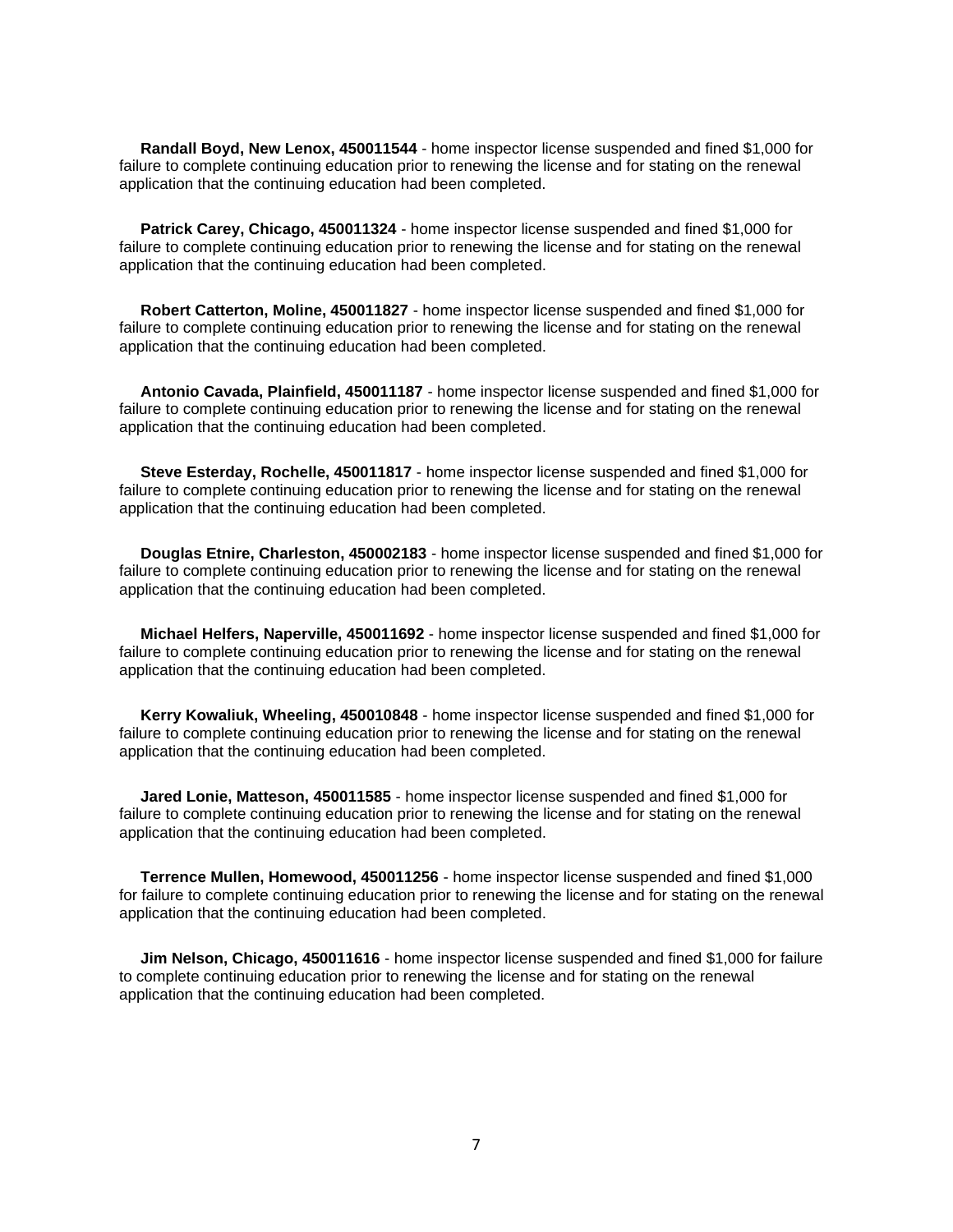**David Rupp, Grayslake, 450000577** - home inspector license suspended and fined \$1,000 for failure to complete continuing education prior to renewing the license and for stating on the renewal application that the continuing education had been completed.

 **Philip Seldomridge, Elgin, 450011590** - home inspector license suspended and fined \$1,000 for failure to complete continuing education prior to renewing the license and for stating on the renewal application that the continuing education had been completed.

 **Leon Slack III, Chicago, 450010693** - home inspector license suspended and fined \$1,000 for failure to complete continuing education prior to renewing the license and for stating on the renewal application that the continuing education had been completed.

 **Scott Street, Chicago, 450011199** - home inspector license suspended and fined \$1,000 for failure to complete continuing education prior to renewing the license and for stating on the renewal application that the continuing education had been completed.

 **Phillip Swanson, Monticello, 450011286** - home inspector license suspended and fined \$1,000 for failure to complete continuing education prior to renewing the license and for stating on the renewal application that the continuing education had been completed.

 **Daniel Therriault, Carol Stream, 450011469** - home inspector license suspended and fined \$1,000 for failure to complete continuing education prior to renewing the license and for stating on the renewal application that the continuing education had been completed.

 **Scott Thoma, Hawthorn Woods, 450011368** - home inspector license suspended and fined \$1,000 for failure to complete continuing education prior to renewing the license and for stating on the renewal application that the continuing education had been completed.

 **Richard Vitacca, LaGrange, 450011748** - home inspector license suspended and fined \$1,000 for failure to complete continuing education prior to renewing the license and for stating on the renewal application that the continuing education had been completed.

 **William Warfield, Des Plaines, 450011442** - home inspector license suspended and fined \$1,000 for failure to complete continuing education prior to renewing the license and for stating on the renewal application that the continuing education had been completed.

 **Clifford Wilson, Dyer IN, 450011140** - home inspector license suspended and fined \$1,000 for failure to complete continuing education prior to renewing the license and for stating on the renewal application that the continuing education had been completed.

 **John Wolowiec, Arlington Heights, 450011449** - home inspector license suspended and fined \$1,000 for failure to complete continuing education prior to renewing the license and for stating on the renewal application that the continuing education had been completed.

 **Joseph Ziolkowski, Alsip, 450010499** - home inspector license suspended and fined \$1,000 for failure to complete continuing education prior to renewing the license and for stating on the renewal application that the continuing education had been completed.

#### **REAL ESTATE**